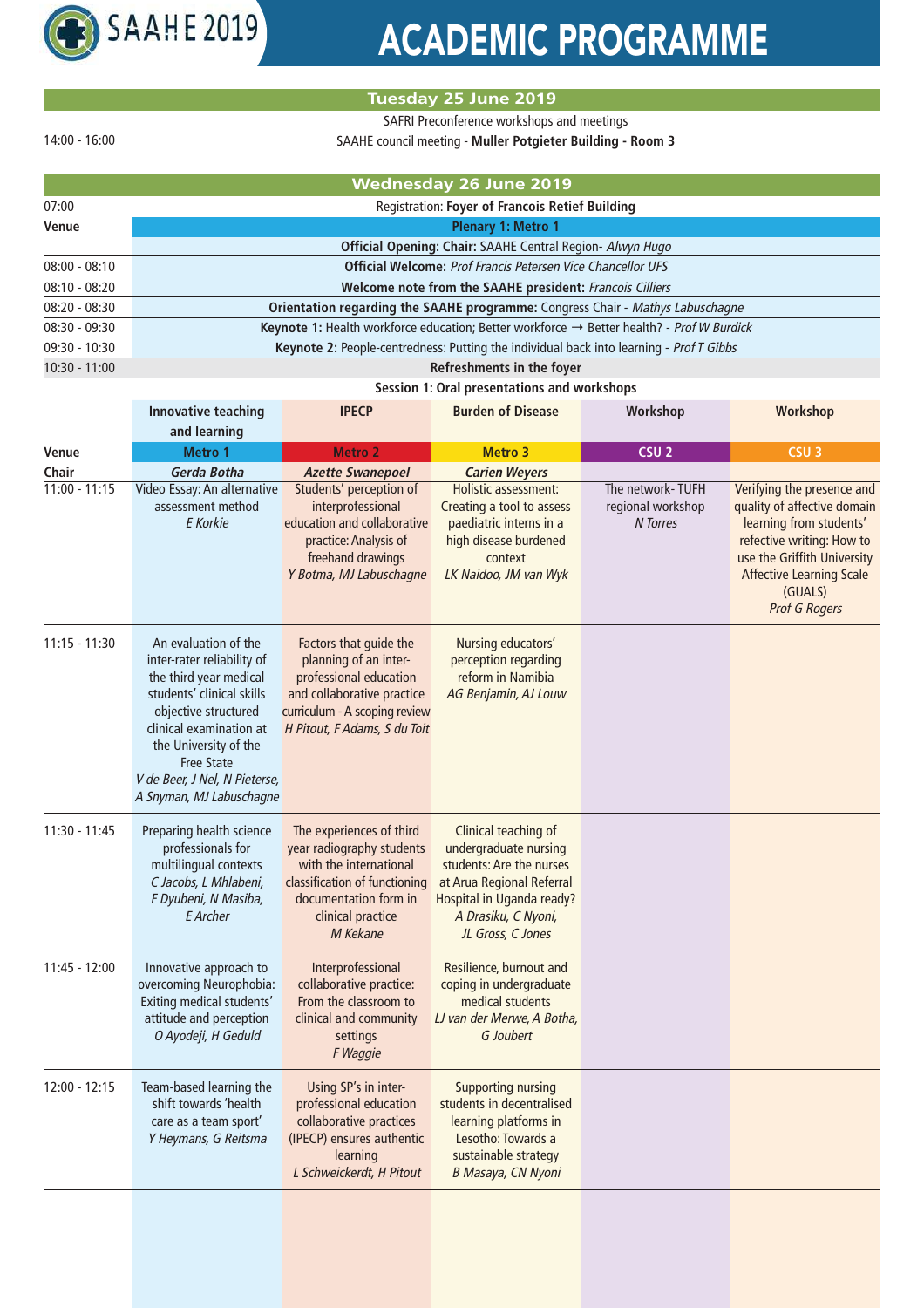| $12:15 - 12:30$ | An evaluation of tutor<br>and peer logbook feedback centred care and epistemic<br>given to undergraduate<br>medical students during<br>clinical skills laboratory<br>training sessions using<br>deliberate practice<br><b>RM Abraham</b> | Towards authentic people<br>justice: Consciously<br>rupturing our historical<br>practices of the present<br>T Rauch-van der Merwe       | Development of<br>competence in nursing<br>students<br>T Munangatire, P McInerney                                                                                                                                                                              |                 |                                 |
|-----------------|------------------------------------------------------------------------------------------------------------------------------------------------------------------------------------------------------------------------------------------|-----------------------------------------------------------------------------------------------------------------------------------------|----------------------------------------------------------------------------------------------------------------------------------------------------------------------------------------------------------------------------------------------------------------|-----------------|---------------------------------|
| $12:30 - 12:45$ | Undergraduate<br>physiotherapy student<br>and ICU clinical educator<br>perceptions of learning<br>and teaching activities<br>during the intensive care<br>unit clinical education<br>block at a SA University<br>F Karachi, G Mubuuke    | <b>Estimation of radiation</b><br>dose from brain computed<br>tomography scans in a<br>tertiary hospital in SA<br>M Nyathi, GI Shivambu | Undergraduate curriculum<br>change: Enabling public<br>sector optometry<br>P Ramson, H Kathard,<br>R Galvaan, K Naidoo                                                                                                                                         |                 |                                 |
| $12:45 - 13:00$ | An exploration of<br>undergraduate<br>occupational therapy<br>students' experience of<br>using case study as a<br>teaching strategy to learn<br>about spirituality<br>G Thuli Mthembu, A Rhoda                                           | Teaching empathy to<br>medical students in a<br>resource constrained<br>environment<br>K Harmuth, E Archer,<br>I Meyer                  | <b>Experience of foreign</b><br>medical graduates (FMGS),<br>international medical<br>graduates (IMGS) and<br>overseas trained graduates<br>(OTGS) on entering<br>developing or middle<br>income countries like SA:<br>A scoping view<br>MI Motala, JM van Wyk |                 |                                 |
| 13:00 - 14:00   |                                                                                                                                                                                                                                          |                                                                                                                                         | Lunch in Kine 5 - Foyer - Francois Retief Building                                                                                                                                                                                                             |                 |                                 |
|                 | Workshop                                                                                                                                                                                                                                 | Workshop                                                                                                                                | <b>Session 2: Workshops</b><br><b>Workshop</b>                                                                                                                                                                                                                 | Workshop        |                                 |
|                 | CSU <sub>5</sub>                                                                                                                                                                                                                         | CSU <sub>2</sub>                                                                                                                        | CSU <sub>3</sub>                                                                                                                                                                                                                                               |                 | <b>Simulation Unit - Kine 8</b> |
| 14:00 - 16:00   | Interprofessional<br>collaboration and<br>teamwork<br>F Waggie, K Mostert,<br>J van Wyk                                                                                                                                                  | Leveraging gamification<br>and classroom<br>interactivity<br>L Crous, P Barnard-Ashton                                                  | Coping in the 21st<br>century<br><b>Prof T Gibbs</b>                                                                                                                                                                                                           | SIG: Simulation |                                 |
| 16:00 - 16:30   | Refreshments in the Foyer - Francois Retief Building                                                                                                                                                                                     |                                                                                                                                         |                                                                                                                                                                                                                                                                |                 |                                 |

**Refreshments in the Foyer - Francois Retief Building**

SAAHE Annual General Meeting - **Metro 1 Welcome Cocktail - Foyer - Francois Retief Building Welcome note from the Dean of Faculty of Health Sciences**

16:30 - 18:00 18:00

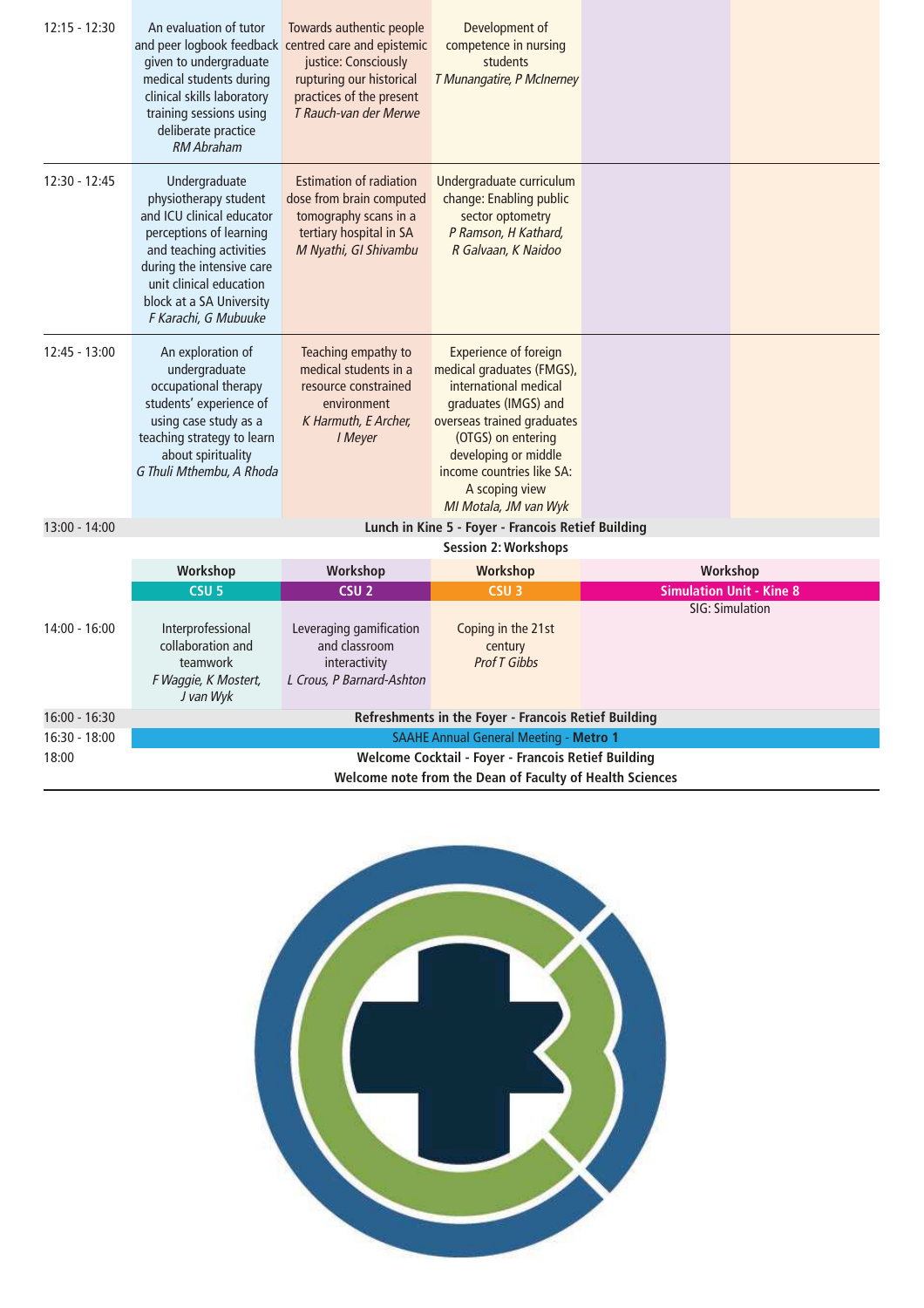|                 | Thursday 27 June 2019                                                                                                                                     |                                                                                                                                                   |                                                                                                                                                                                                                    |                                                                                              |                      |                                                                                                          |  |
|-----------------|-----------------------------------------------------------------------------------------------------------------------------------------------------------|---------------------------------------------------------------------------------------------------------------------------------------------------|--------------------------------------------------------------------------------------------------------------------------------------------------------------------------------------------------------------------|----------------------------------------------------------------------------------------------|----------------------|----------------------------------------------------------------------------------------------------------|--|
| 07:00           | Registration: Foyer of Francois Retief Building                                                                                                           |                                                                                                                                                   |                                                                                                                                                                                                                    |                                                                                              |                      |                                                                                                          |  |
| Venue           | <b>Plenary 2: Metro 1</b>                                                                                                                                 |                                                                                                                                                   |                                                                                                                                                                                                                    |                                                                                              |                      |                                                                                                          |  |
|                 |                                                                                                                                                           | Chair: Johan Bezuidenhout                                                                                                                         |                                                                                                                                                                                                                    |                                                                                              |                      |                                                                                                          |  |
| $08:00 - 08:10$ | Information from the organising committee: Lynette van der Merwe                                                                                          |                                                                                                                                                   |                                                                                                                                                                                                                    |                                                                                              |                      |                                                                                                          |  |
| $08:10 - 09:10$ |                                                                                                                                                           | Keynote 3: Values matter: Supporting and verifying affective domain learning for professional and interprofessional health practice               |                                                                                                                                                                                                                    |                                                                                              |                      |                                                                                                          |  |
|                 |                                                                                                                                                           |                                                                                                                                                   | <b>Prof G Rogers</b>                                                                                                                                                                                               |                                                                                              |                      |                                                                                                          |  |
| $09:10 - 10:10$ |                                                                                                                                                           | Keynote 4: Transformative feedback - a conversation or a one-way information delivery - Prof D Murdoch-Eaton                                      |                                                                                                                                                                                                                    |                                                                                              |                      |                                                                                                          |  |
| 10:10 - 10:30   |                                                                                                                                                           |                                                                                                                                                   | Refreshments in the foyer - Francois Retief Building                                                                                                                                                               |                                                                                              |                      |                                                                                                          |  |
|                 |                                                                                                                                                           |                                                                                                                                                   | Session 4: Oral presentations and workshops                                                                                                                                                                        |                                                                                              |                      |                                                                                                          |  |
|                 | Innovative teaching                                                                                                                                       | <b>Continuous Professional</b>                                                                                                                    | PechaKucha                                                                                                                                                                                                         | Workshop                                                                                     | <b>Workshop</b>      | Poster                                                                                                   |  |
|                 | and learning                                                                                                                                              | <b>Development (CPD)</b>                                                                                                                          |                                                                                                                                                                                                                    |                                                                                              |                      | <b>Presentations</b>                                                                                     |  |
| <b>Venue</b>    | Metro 1                                                                                                                                                   | <b>Metro 2</b>                                                                                                                                    | <b>Metro 3</b>                                                                                                                                                                                                     | CSU <sub>2</sub>                                                                             | <b>CSU 3 &amp; 4</b> |                                                                                                          |  |
| Chair           | Nokuthula Tlalajoe                                                                                                                                        | <b>Mpumelelo Nyathi</b>                                                                                                                           | <b>Hanlie Pitout</b>                                                                                                                                                                                               |                                                                                              |                      |                                                                                                          |  |
| 10.30 - 10:45   | A framework to<br>implement and sustain<br>a curricular innovation<br>in a higher education<br>midwifery programme<br>CN Nyoni, Y Botma                   | Professional nurses'<br>perception of compulsory<br>continuing professional<br>development<br>A Peters F Slaven                                   | The delivery of lifestyle<br>modification health<br>education by community<br>health workers in the<br>Nelson Mandela Bay<br>health district<br>P Mkontwana, E du Toit.<br>S Olivera, ML Baard,<br><b>M</b> Kramer | <b>SAAHE</b> health<br>professions<br>education<br>research<br>workshop<br><b>F</b> Cilliers | SIG: DESIGN          |                                                                                                          |  |
| 10:45 - 11:00   | Knowing your student:<br>The use of in-depth<br>personal interviews in<br>mentoring medical<br>students from diverse<br>backgrounds<br><b>HH Conradie</b> | Experience in planning and<br>executing a continuous<br>professional development<br>programme among<br>radiography students<br><b>IK Sebelego</b> | Successes and challenges<br>in a medical school using<br>an adapted UK-based<br>curriculum<br>L Badlangana,<br>K Matlhagela                                                                                        |                                                                                              |                      |                                                                                                          |  |
| $11:00 - 11:15$ | Empower students for the<br><b>Operating Room</b><br><b>B</b> van der Merwe                                                                               | Interns' knowledge on<br>the age of consent<br><b>F</b> Peters                                                                                    | Quality of life and<br>academic performance<br>of first-year health<br>science students<br>A Mostert, MP Jama,<br>LJ van der Merwe,<br>G Joubert                                                                   |                                                                                              |                      | Poster<br>Presentations<br>Foyer<br><b>Francois Retief</b><br><b>Building</b><br>Chair:<br>Gerda Reitsma |  |
| $11:15 - 11:30$ | Perceptions of changes<br>made to a clinical skills<br>curriculum in a medical<br>programme in SA: A<br>mixed method study<br>S Pattinson, P McInerne     | <b>Training communicatively</b><br>nursing professionals<br><b>M</b> Pretorius                                                                    | <b>Exploring the intricacies</b><br>competent and confident of supervision interactions:<br>Perceptions of clinical<br>educators and students<br>AMS Schmutz, E Archer,<br><b>I</b> Meyer                          |                                                                                              |                      |                                                                                                          |  |
| 11:30 - 11:45   | The grand cannabis<br>debate: Stimulating<br>graduate attribute<br>development via<br>asynchronous discussions<br><b>W</b> Cordier                        | Towards peer support<br>guidelines: Nurse educators'<br>experiences in<br>implementing a new<br>curriculum<br>M Shawa, Y Botma                    | Metabolic syndrome<br>among pregnant women<br>attending antenatal care<br>at Pelonomi Hospital<br>SM Baloyi, K Mokwena                                                                                             |                                                                                              |                      |                                                                                                          |  |
| $11:45 - 12:00$ | A framework for<br>strengthening clinical<br>teaching on an expanding<br>training platform<br>J Blitz, M de Villiers,<br>S van Schalkwyk                  | Approaches of teaching<br>and learning in an<br>advanced clinical<br>nursing qualification<br>E Bornman, G Reitsma,<br>P Bester                   | What it takes - creation<br>process of a massive<br>open online course<br>D Thomson, T Jaffer,<br>A Deacon, K Edwardes,<br><b>B Nkgudi, S Walji</b>                                                                |                                                                                              |                      |                                                                                                          |  |
| 12:00 - 12:15   | Bringing literature to life:<br>Automatic film processing<br>animation<br>K Ramadimetja,<br>M Essop Hafsa                                                 | Research-orientated<br>programme development:<br>Cutting the gaps of<br>mediocre postgraduate<br>students<br><b>R</b> Kruger                      | Personal environmental<br>and occupational barriers<br>to learning in occupational<br>therapy students<br>JT de Bruyn, B Ferreira,<br>S Dixon, N Ndlovu,<br>D Rangane, J Baumgarten                                |                                                                                              |                      |                                                                                                          |  |
|                 |                                                                                                                                                           |                                                                                                                                                   |                                                                                                                                                                                                                    |                                                                                              |                      |                                                                                                          |  |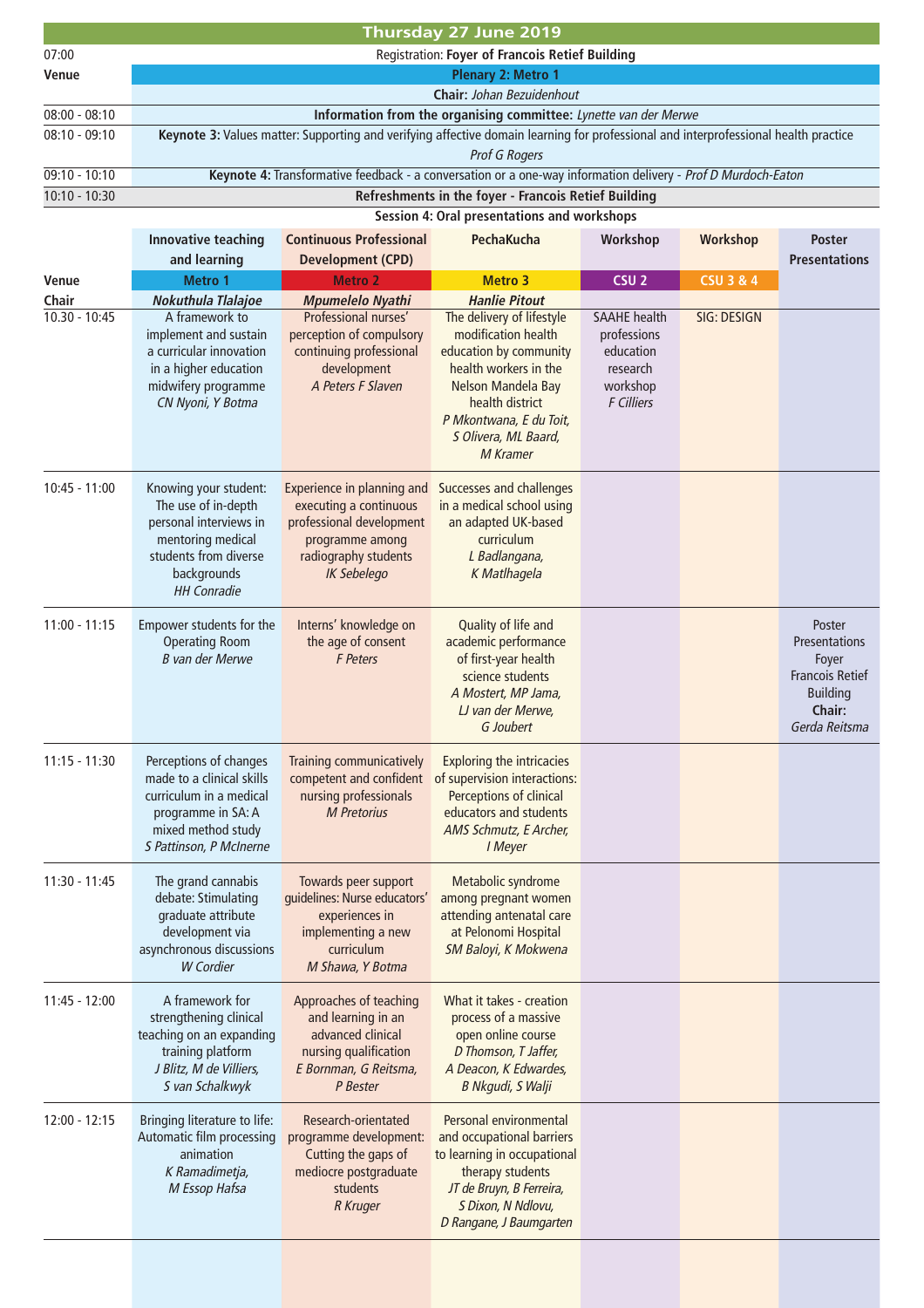| $12:15 - 12:30$ | Writing as a tool to<br>navigate border crossings<br>in evolution education<br>C Sutherland, E LÆAbb,<br>P du Toit, W Cordier | The development of<br>competence learning<br>processes model<br>T Munangatire, P McInerne                                                | <b>Exploring student</b><br>perceptions on the use<br>of gaming in an<br>undergraduate<br>occupational therapy<br>module in SA<br>E du Plooy |                                                                                                       |                                                                                              |
|-----------------|-------------------------------------------------------------------------------------------------------------------------------|------------------------------------------------------------------------------------------------------------------------------------------|----------------------------------------------------------------------------------------------------------------------------------------------|-------------------------------------------------------------------------------------------------------|----------------------------------------------------------------------------------------------|
| $12:30 - 12:45$ |                                                                                                                               | Do students really think<br>our exams are unfair?<br>C Gordon                                                                            |                                                                                                                                              |                                                                                                       |                                                                                              |
| 12:45 - 13:45   |                                                                                                                               |                                                                                                                                          | Lunch in Kine 5 - Francois Retief Building                                                                                                   |                                                                                                       |                                                                                              |
|                 |                                                                                                                               |                                                                                                                                          | <b>SAFRI Annual General Meeting - Metro 5</b>                                                                                                |                                                                                                       |                                                                                              |
|                 |                                                                                                                               |                                                                                                                                          | <b>Session 5: Workshops</b>                                                                                                                  |                                                                                                       |                                                                                              |
|                 | Workshop                                                                                                                      | <b>Workshop</b>                                                                                                                          | Workshop                                                                                                                                     | Workshop                                                                                              | Workshop                                                                                     |
|                 | CSU <sub>2</sub>                                                                                                              | <b>CSU 3 &amp; 4</b>                                                                                                                     | CSU <sub>5</sub>                                                                                                                             | Kine 9                                                                                                | <b>Kine 10</b>                                                                               |
| $13:45 - 16:00$ | SIG: Assessment                                                                                                               | A game of goals:<br><b>Sustainable Development</b><br>Goals (SDG's) as drivers<br>for interprofessional<br>education<br><b>D</b> Manning | Making distributed<br>learning work in a<br>district hospital<br>HH Conradie, M De Villiers,<br>B Gaede, I Couper                            | Resilience: Developing<br>a skillful response to<br>challenge and change<br>LJ van der Merwe, A Botha | Integration of empathy in<br>a health professions<br>curriculum<br>Dr E Archer, Dr B van Wyk |
| 18:00           | <b>GALA DINNER</b>                                                                                                            |                                                                                                                                          |                                                                                                                                              |                                                                                                       |                                                                                              |
|                 |                                                                                                                               |                                                                                                                                          | Welcome note from the SAAHE President - Francois Cilliers                                                                                    |                                                                                                       |                                                                                              |
|                 |                                                                                                                               |                                                                                                                                          |                                                                                                                                              |                                                                                                       |                                                                                              |

| Friday 28 June 2019 |                                                                                                                                                                                                                                      |                                                                                                                                                                                                                                                                 |                                                                                                                              |                                                                                 |  |  |
|---------------------|--------------------------------------------------------------------------------------------------------------------------------------------------------------------------------------------------------------------------------------|-----------------------------------------------------------------------------------------------------------------------------------------------------------------------------------------------------------------------------------------------------------------|------------------------------------------------------------------------------------------------------------------------------|---------------------------------------------------------------------------------|--|--|
|                     |                                                                                                                                                                                                                                      | Registration: Foyer of Francois Retief Building                                                                                                                                                                                                                 |                                                                                                                              |                                                                                 |  |  |
|                     | Session 7: Oral presentations and workshops                                                                                                                                                                                          |                                                                                                                                                                                                                                                                 |                                                                                                                              |                                                                                 |  |  |
|                     |                                                                                                                                                                                                                                      |                                                                                                                                                                                                                                                                 | Workshop                                                                                                                     | Workshop                                                                        |  |  |
| <b>Venue</b>        | Metro 1                                                                                                                                                                                                                              | <b>Metro 2</b>                                                                                                                                                                                                                                                  | CSU <sub>2</sub>                                                                                                             | <b>CSU 4 &amp; 5</b>                                                            |  |  |
| Chair               | Yolanda Heymans                                                                                                                                                                                                                      | <b>Louise Schweickerdt</b>                                                                                                                                                                                                                                      |                                                                                                                              |                                                                                 |  |  |
| $08:30 - 08:45$     | Rising to the challenge:<br>Embarking on a 'star' journey<br>to operationalise curriculum<br>transformation<br>J Lubbe, A Turner,<br>L Wolvaardt, L Napoles                                                                          | Changing educators,<br>changing learners,<br>changing healthcare<br>G Jacobs, S Rushe,<br>D Salter, S Rabie                                                                                                                                                     | Developing effective practice -<br>ensuring feedback empowers<br>learners and change practice<br><b>Prof D Murdoch-Eaton</b> | I know what you had for<br>supper last night<br>G Botha, M Govender, V Masilela |  |  |
| $08:45 - 09:00$     | Blended learning for health<br>professions education - is<br>it effective?<br>E Venter, F Slaven, L Wolvaardt                                                                                                                        | Developing a responsive<br>e-learning system for the<br>challenges facing health<br>sciences education<br>A George                                                                                                                                              |                                                                                                                              |                                                                                 |  |  |
| 09:00 - 09:30       | Optimising communication<br>training for healthcare purposes<br>in a multilingual society by<br>facilitating metacognition in a<br>blended learning context<br>C Fourie                                                              | An analysis of the communication<br>constructs used in simulation-<br>based communication training<br>for nursing (pre-) professionals<br>M Pretorius, K van de Poel                                                                                            |                                                                                                                              |                                                                                 |  |  |
| $09:30 - 09:45$     | Curriculum mapping: A tool to<br>align competencies in a<br>dental curriculum<br><b>R</b> Maart                                                                                                                                      | The extended curriculum degree<br>programme in medicine at<br>Sefako Makgatho Health<br>Sciences University: A successful<br>transformative model of the<br>landscape in SA<br>M Nyathi, PS Mntla, RT McNeil,<br>L Green-Thompson, B Mosebo,<br><b>B</b> Marvey |                                                                                                                              |                                                                                 |  |  |
| $09:45 - 10:00$     | The workplace as teaching and<br>learning environment,<br>perceptions and experiences of<br>undergraduate medical students<br>at a contemporary medical<br>training centre in Uganda<br>MN Kagawa, S Kiguli,<br>H Steinberg, MP Jama | <b>Community stakeholder</b><br>perceptions of a community-<br>based service-learning<br>physiotherapy placement<br>K Mostert, N Mshunquane                                                                                                                     |                                                                                                                              |                                                                                 |  |  |